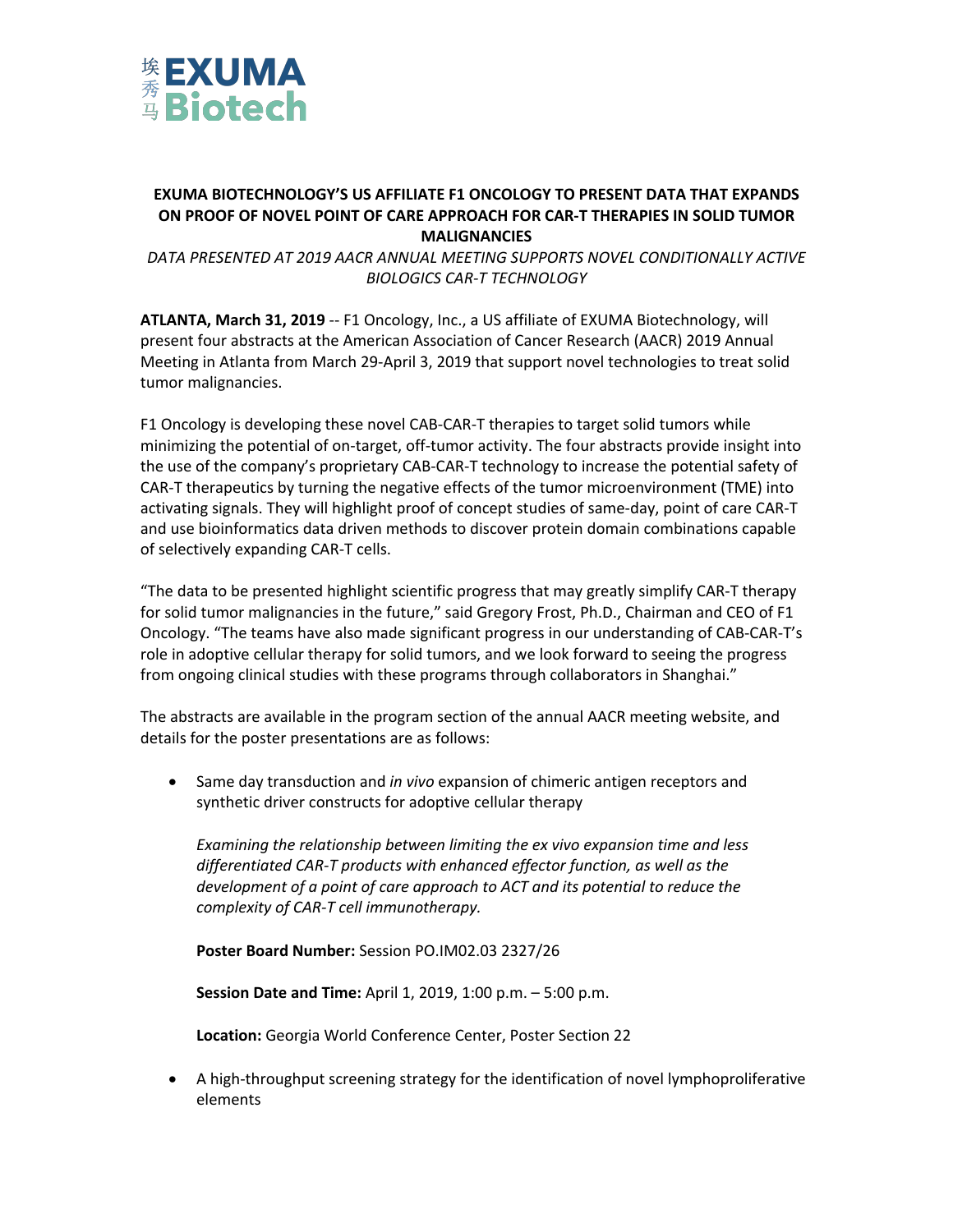

*Examining a high throughput screening method using a barcoded high-diversity combinatorial library of various rationally-designed protein subdomains to identify novel combinations capable of selectively driving CAR-T cells in vivo.*

**Poster Board Number:** Session PO.MCB09.05 3523/9

**Session Date and Time:** April 2, 2019, 8:00 a.m. – 12:00 p.m.

**Location:** Georgia World Conference Center, Poster Section 22

• CAB-CAR-T: A novel conditionally active biologics approach to minimize on-target offtumor effects in adoptive immunotherapy

*Describing a novel Conditionally Active Biologics (CAB) approach in adoptive immunotherapy*

**Poster Board Number:** session PO.IM02.04 3189/12

**Session Date and Time:** April 2, 2019, 8:00 a.m. – 12:00 p.m.

**Location:** Georgia World Conference Center, Poster Section 22

• CAB-CAR-T: The Prioritization of Cell Surface Protein Targets for Conditionally Active Biologics to Treat All Solid Tumors

*Identifying optimal targets across all TCGA cancer cohorts that when used in CAB-CAR-T therapies will provide the greatest number of treatment options for patients across all cancer malignancies.*

**Poster Board Number:** Session PO.BSB01.05 5101/9

**Session Date and Time:** April 3, 2019, 8:00 a.m. – 12:00 p.m.

**Location:** Georgia World Conference Center, Poster Section 30

**About EXUMA Biotechnology**